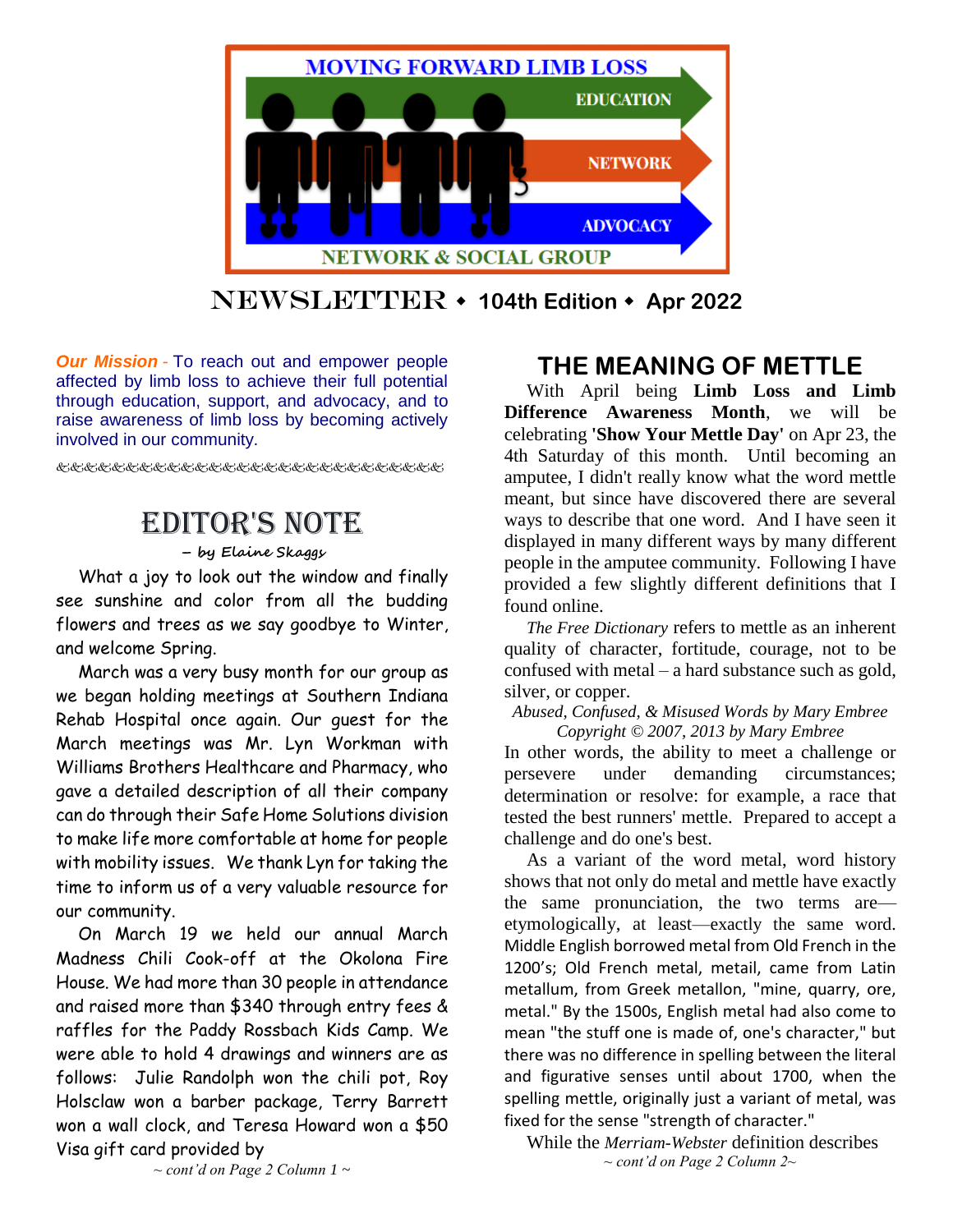#### EDITOR'S NOTE (cont'd)

Williams Brothers Healthcare. As in years past, we had a team sports trivia contest won by Mike Barrett. And last but certainly not least, the winners of the Chili Cook-off for Judges Choice (judged by 4 of the firefighters on duty that night) was Steve Lawery, and for People's Choice, Kelly Grey. Everyone had a really great time! We also had our regularly scheduled meeting for the Louisville folks on March 26.

In addition to the event and meetings, there was a lot going on during the month, including Amputee Boot Camp, a program run by Scott Lee, a physical therapist who is a member of our group. Attendees Brianna Heitzman, Danielle Ranschaert, and I were able to make great strides in our ability to walk and balance, and I'm sure the others will agree with me that the program is well worth the time and minimal expense! Scott and his wife Elizabeth are passionate about helping the amputee community. So watch for the next session of the boot camp, and come out and join us for a fun learning experience!!

Brianna also attended the Kenney Orthopedics Amputee Walking School that was held at Bellarmine University on March 26. The Bellarmine Prosthetic Gait Training program continues, although I have reached the end of my 8-week program, ending my time with the student therapists. My final evaluation showed improvements in every area, including balance, gait, and endurance. I'm very thankful to Professor Dennis Lesch for putting this program together to serve the amputee community, and highly recommend it. Watch this newsletter for updates on the next Gait Training program.

We are in the process of updating our brochures and business cards, and the officers have agreed that a name change would be more beneficial to growing our group and reaching more people, so we are now officially 'MOVING FORWARD LIMB LOSS NETWORK & SOCIAL GROUP'. Although we still offer support to members of the amputee community,

**THE MEANING OF METTLE (cont'd)** mettle as courage, spirit, resolution, and tenacity that means mental or moral strength to resist opposition, danger, or hardship. Courage implies firmness of mind and will in the face of danger or extreme difficulty. The courage to support unpopular causes, mettle suggests an ingrained capacity for meeting strain or difficulty with fortitude and resilience. A challenge that will test your mettle spirit also suggests a quality of temperament enabling one to hold one's own or keep up one's morale when opposed or threatened, such as a stubborn persistence and unwillingness to admit defeat.

And finally, *Vocabulary.com* gives what is to me the best way to describe what this word is to people with limb loss/difference. Mettle is the courage to carry on. If someone wants to "test your mettle," they want to see if you have the heart to follow through when the going gets tough. Having the mettle to do something means you have guts. In short, you're a pretty impressive person, and I have yet to meet an amputee who is not impressively inspirational and who possesses the spunk to show it off. Metal and mettle were once used interchangeably meaning a solid material like gold and the "stuff a person is made of" — until everyone got confused and the words went their separate ways.

RECIPE OF THE MONTH

Here is a great option for a side dish for Easter dinner...

### HASH BROWN CASSEROLE

*– by Beverly Gaylord*

2 pounds frozen hash brown potatoes (thawed) 1/2 c. margarine, melted

1 tsp. salt

1/2 tsp. pepper

1/3 c. onion, finely chopped

1 can cream of chicken soup

2 c. Colby Jack cheese, shredded

Spray 9x13" baking dish with cooking spray. Combine soup, margarine, salt, pepper, onions and cheese. Mix in potatoes and pour into baking dish. Bake, uncovered, at 350 degrees for 35 minutes.

好好的名词名名名名名名名名名名名名名名名名名名名名名名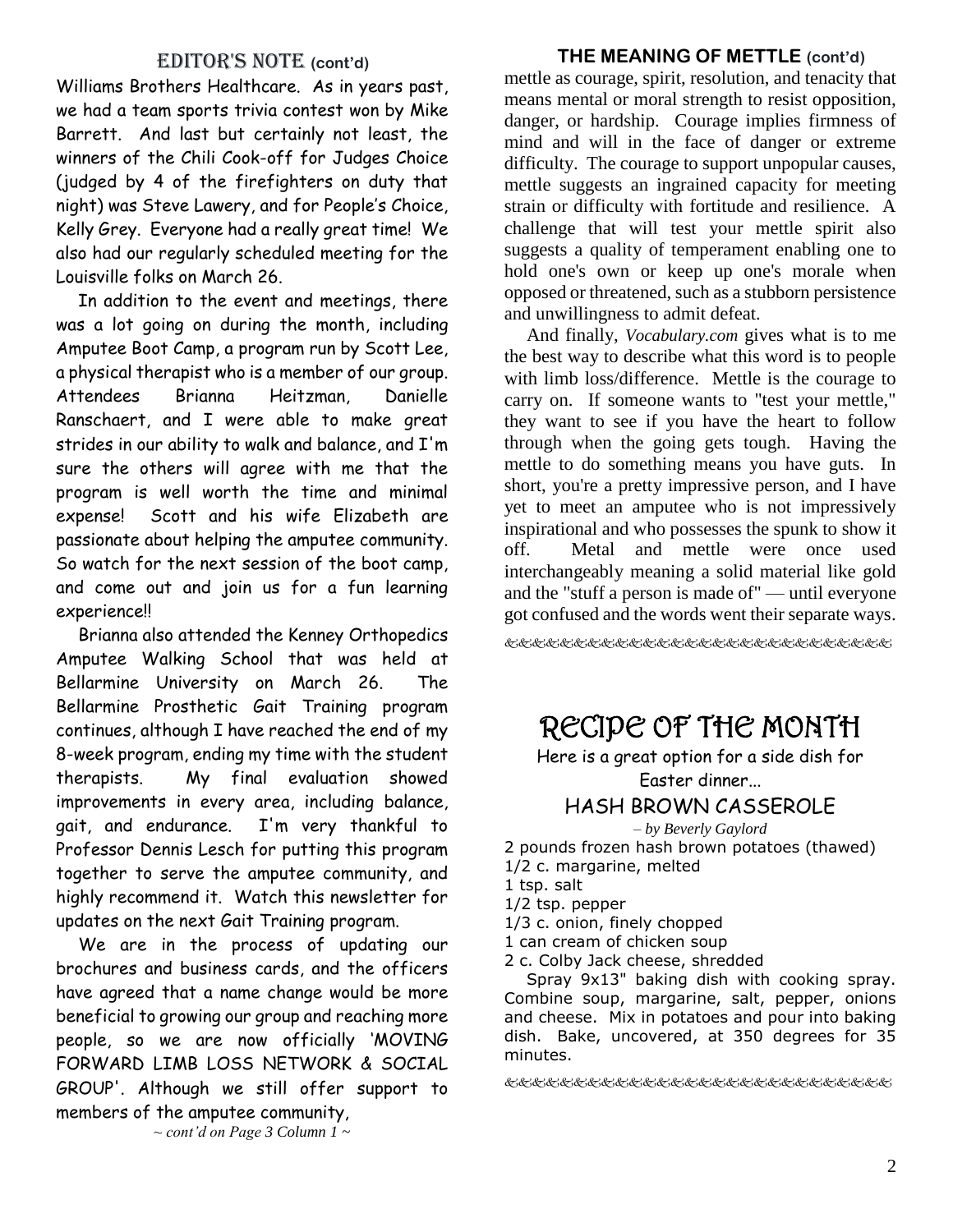### Editor's Note **(cont'd)**

calling ourselves a support group often carries a negative connotation to many people that are successfully navigating life as an amputee. Networking allows us to discover resources for education, support, and advocacy as well as raising awareness of limb loss, which is all a part of our mission for the group. And as we all are aware, the social aspect comes through activities and events that we hold throughout the year and the friendships that we develop both within the group and through community involvement. So, welcome to the new 'MOVING FORWARD LIMB LOSS NETWORK & SOCIAL GROUP'!

We are still in the planning stages of our 10 Year Anniversary Celebration that will be held on Sat, July 9, from 5:00 to 9:00 pm at St. Luke's Catholic Church, 4211 Jim Hawkins Drive, Louisville KY 40229. The celebration will be open to members of our amputee community and their friends and families; however, we will need a firm headcount so that we can provide a catered meal for all in attendance. We plan on having a DJ so there will be some "boogying" going on, and who knows, maybe even a dance contest!! There may be door prizes or mementos of the occasion available, so if you want to be involved in the planning, making decorations, or give-away's, contact Kelly Grey, Elaine Skaggs, or Mike Portman. Whatever the case, plan on being there and having a blast!!

A final reminder that April is Limb Loss and Limb Difference Awareness Month (LLLDAM), and you can join in the celebration by visiting the Amputee Coalition website at [www.amputee](http://www.amputee-coalition.org/events-programs/limb-loss-awareness-month)[coalition.org/events-programs/limb-loss-](http://www.amputee-coalition.org/events-programs/limb-loss-awareness-month)

[awareness-month.](http://www.amputee-coalition.org/events-programs/limb-loss-awareness-month) There you will find the reason we have a month devoted to limb loss / difference and ways you can participate in bringing awareness to your community, city, and state. There is also a list of 30 activities for the 30 days of April, as well as merchandise you can purchase to commemorate the month. We will also be celebrating LLLDAM by participating in 'Show Your Mettle Day' at our regular meetings

*~ cont'd on Page 4 Column 1 ~*

## HAPPY EASTER 2022

Have you ever wondered how the traditions of Easter, the bunny and the dyed eggs came about? As many of us will be celebrating this Christian holiday later this month, here are some fun facts about those traditions that I found on [www.holidappy.com.](www.holidappy.com)

#### **Who Is the Easter Bunny?**

We've all heard of the Easter Bunny. He's the happy rabbit who brings us eggs at Easter time. He's normally depicted in a human-like way walking upright, wearing human clothes, and carrying baskets of colored eggs, candy, and toys. He visits our homes and either leaves baskets of treats or hides eggs around the garden in preparation for a joyous egg hunt on Easter morning. In a way, he's a bit like the Santa Claus of Easter as he brings gifts to children on the night before a holiday.

#### **Origins of the Easter Bunny**

Most historians point to a German origin for the Easter Bunny. In the early 1600's, many German publications mentioned an Easter Bunny as being the symbol of Easter and mention a tradition in which a hare delivers Easter eggs. In the early 1800's, the first edible Easter bunnies were produced; they were not made of chocolate like the Easter bunny sweets of today, but instead were more like pastries. The Easter Bunny reached the shores of the USA in the early 1700's. Early German settlers brought the tradition with them and also instigated the tradition of giving and receiving colored eggs. This evolved into the tradition of hiding colored eggs around the garden.

Others maintain that the concepts of Easter and the Easter bunny can be traced back to pre-Christian, Anglo-Saxon history. Like many Christian holidays, it is believed that Easter is a Christian incarnation of a pagan celebration of the Goddess Eostre (or Eastre). The rabbit may be seen as the earthly incarnation of the Goddess. Eastre was the goddess of fertility and springtime, and her symbol was the rabbit. When the Anglo-Saxons converted to Christianity, the pagan holiday was combined with the Christian memorial of Jesus' resurrection.

#### **The Symbolism of the Easter Egg**

Eggs are often seen as a sign of fertility, and this combined with the colors of spring just before Easter seems to indicate that the ritual of coloring eggs is tied to both the onset of spring and the fertility associated with it. Some early Christians dyed their eggs red to symbolize the blood of Jesus and honor His sacrifice. The colored egg tradition was combined with the myth of the Easter Bunny in the early 18th century by German immigrants. *~ cont'd on Page 4 Column 2 ~*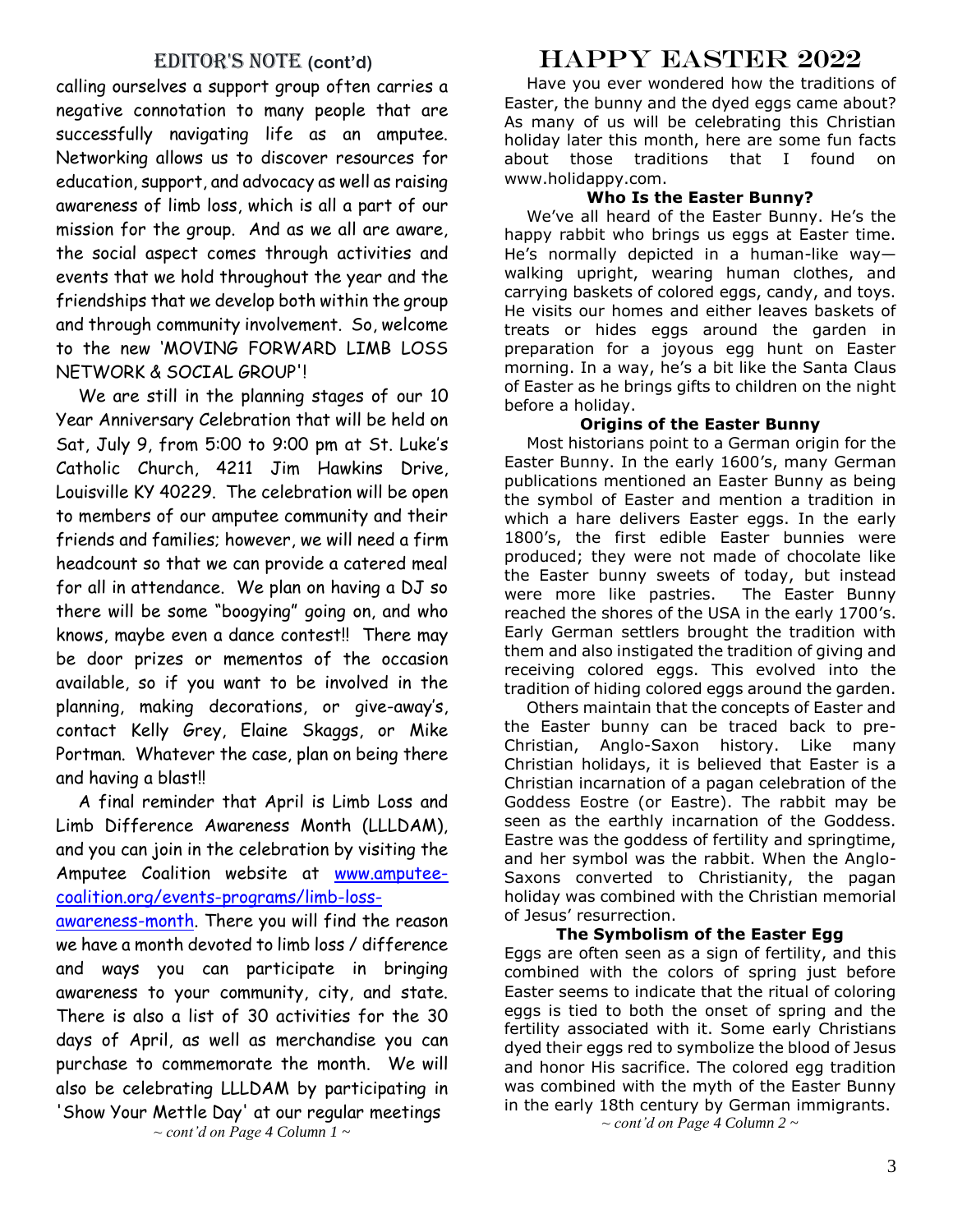### EDITOR'S NOTE (cont'd)

this month, both at the Southern Indiana Rehab Hospital at 3104 Blackiston Blvd, New Albany IN 47150, from 6:00 to 7:30 pm on Mon, Apr 18, and at the Louisville meeting on Saturday, April 23, from 2 – 4:00 pm at the Okolona Fire House, 8501 Preston Hwy, Louisville KY 40219. Be courageous and let your mettle (metal) show!!

使发电电电电电电电电电电电电电电电电电电电电电

## **QUOTE OF THE MONTH**

*Life brings sorrows and joys alike. It is what a man does with them – not what they do to him – that is the true test of his mettle.*

*– President Theodore Roosevelt*

## **Ways to Donate to MOVING FORWARD Limb Loss Network & Social Group**

#### *AmazonSmile*

Go to ["Smile.Amazon.com"](https://smile.amazon.com/ap/signin?_encoding=UTF8&openid.assoc_handle=amzn_smile_mobile&openid.claimed_id=http%3A%2F%2Fspecs.openid.net%2Fauth%2F2.0%2Fidentifier_select&openid.identity=http%3A%2F%2Fspecs.openid.net%2Fauth%2F2.0%2Fidentifier_select&openid.mode=checkid_setup&openid.ns=http%3A%2F%2Fspecs.openid.net%2Fauth%2F2.0&openid.ns.pape=http%3A%2F%2Fspecs.openid.net%2Fextensions%2Fpape%2F1.0&openid.pape.max_auth_age=0&openid.return_to=https%3A%2F%2Fsmile.amazon.com%2Fgp%2Faw%2Fch%2Fhomepage) Sign in or Create your account

Hover over "Accounts and Lists"

Under the "Your Account" items, Click on "Your AmazonSmile"

AmazonSmile is a website operated by Amazon with the same products, prices and shopping features as Amazon. The difference is that when you shop smile.amazon.com, the

AmazonSmileFoundation will donate 0.5% of the purchase price

of eligible products to the charitable organization of your choice!

Once you have registered, you can check back to see how much your orders have contributed to *Moving Forward*. You will know you are contributing to the group because under the search bar it will say "Supporting *Moving Forward* Limb Loss Network & Social Group, Inc."

#### *Kroger Community Rewards Program* Go to:

["https://www.kroger.com/account/enrollCommunity](https://www.kroger.com/account/enrollCommunityRewardsNow/) [RewardsNow/"](https://www.kroger.com/account/enrollCommunityRewardsNow/)

Click on "View Details" (this will take you to a new screen to select our group) *~ cont'd on Page 5 Column 1 ~*

### HAPPY EASTER 2022 **(cont'd)**

In other religions, the hard-boiled egg is often dipped in saltwater to signify new life and the Passover. The link of new life being celebrated is a common theme among many religions. In Medieval Europe, for instance, eggs were often forbidden during Lent, and this led to the tradition of Pancake Day. Once Lent was over, eggs were again consumed and thus became part of Easter celebrations.

### **The Tradition of Coloring Eggs**

Egg-dyeing is a common practice worldwide, and several explanations for the conception of this tradition have been proposed. Like many longstanding traditions, the origins of coloring eggs at Easter time are somewhat vague. Many different origins for the tradition have been proposed, and no one knows for sure which is true. Ancient Egyptians, Persians, and Romans all used eggs during their spring festivals, and this common theme combined with the renewal of spring may also have played a part in the spread of the egg-coloring tradition.

长&はとんどんどんどんどんどんどんどんどんどんどんどん

CONTACT INFO



*MOVING FORWARD Limb Loss* Network &

Social Group

| Email: | moving4wdamputeegroup@gmail.com |
|--------|---------------------------------|
|        |                                 |

Website: ampmovingforward.com

- Phone: 502-509-6780
- Facebook: Moving Forward Limb Loss Network & Social Group
- Kelly Grey, President / Facebook Editor / Newsletter Staff

[kjgrey79@gmail.com](mailto:kjgrey79@gmail.com) ⚫ 502-235-3146

- Elaine Skaggs, Vice-President / Newsletter Editor [elaineskaggs@ymail.com](mailto:elaineskaggs@ymail.com) ⚫ 502-548-6419
- Julie Randolph, Secretary/ Newsletter Producer  $jbrsweepea@yahoo.com$  • 812-557-3970
- Mary Jo Kolb, Treasurer [mjk2you@gmail.com](mailto:mjk2you@gmail.com) ⚫ 502-727-9566 Mike Portman, Board-Member-at-Large

[mdportman712@gmail.com](mailto:mdportman712@gmail.com) ⚫ 502-262-8344

kkkkkkkkkkkkkkkkkkkkkkkkkkkkkkk

## NEWSLETTER ISSUES

*MOVING FORWARD* has been publishing newsletters since Sep 2013. To view or print previous issues, go to our website at: *ampmovingforward.com.*